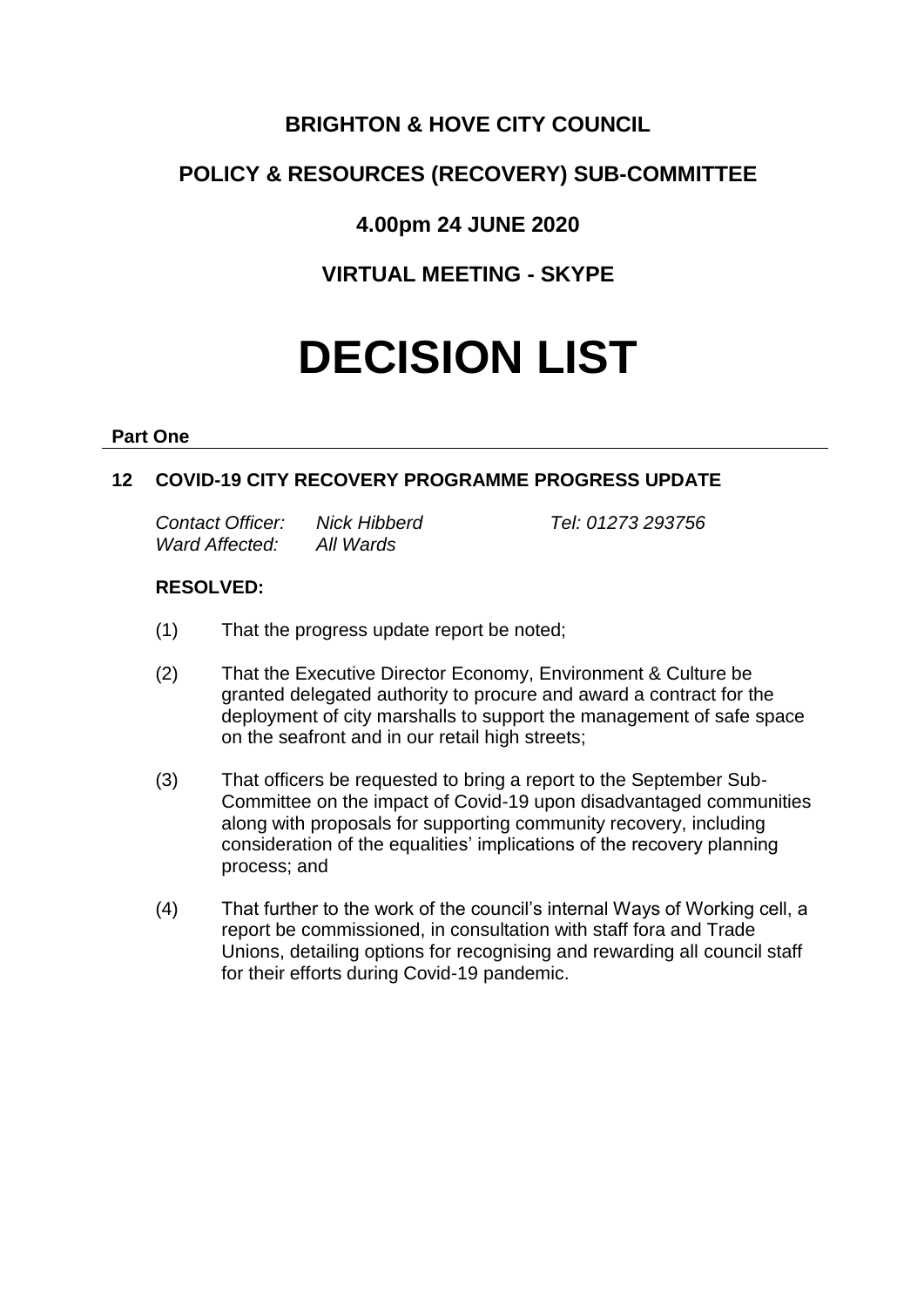# **13 COVID-19 EMERGENCY FOOD PROVISION - UPDATE**

*Contact Officer: Emma McDermott Tel: 01273 296805 Ward Affected: All Wards*

## **RESOLVED:**

- (1) That the exceptional work of the projects in the emergency food network and by Brighton & Hove Food Partnership be noted; and
- (2) That the Urgency Decision taken by the Chief Executive (attached as Appendix 4) to commit funding of £124,500 as outlined in paragraph 3.9 of the report be noted.

## **14 COVID-19: BUSINESS SUPPORT - UPDATE**

| Contact Officer: | Max Woodford | Tel: 012773 291666 |
|------------------|--------------|--------------------|
| Ward Affected:   | All Wards    |                    |

## **RESOLVED:**

- (1) That the work being undertaken to deliver business rates relief and business grants to local businesses be noted;
- (2) That the work being undertaken to deliver discretionary business grants to local businesses be noted; and
- (3) That the city council continue to press the government for any unspent grant money left in the small business grant fund to be reallocated to the discretionary grant fund, so it can be targeted at protecting the city's economy.

#### **15 I360: COVID-19 SUPPORT**

| Contact Officer: | Max Woodford | Tel: 012773 291666 |
|------------------|--------------|--------------------|
| Ward Affected:   | All Wards    |                    |

## **RESOLVED:**

- (1) That it be agreed to defer £150,000 from the December 2019 payment in addition to the £880,304.25 which the Policy & Resources Committee agreed to defer on 5<sup>th</sup> December 2019, on the same terms;
- (2) That it be agreed to defer the loan payments due in June and December 2020, but request that any funds over and above the cashflow necessary to keep the attraction operational are paid to the Council in part payment of the sums owed;